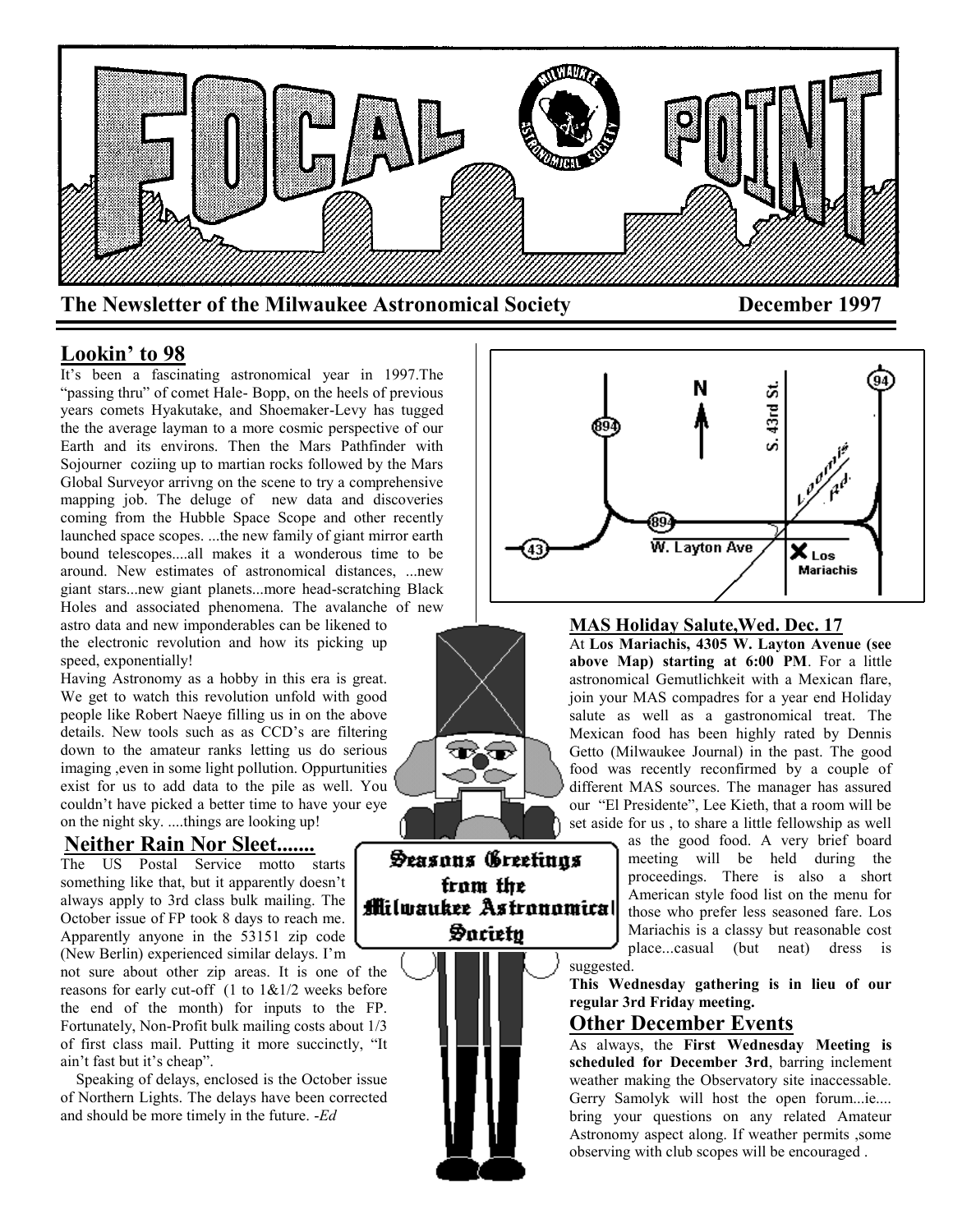# **Board Doings**

Some of the items of significance at the Nov. 21st Board meeting are as follows:

\* **Gerry Samolyk** reports that rework of Z scope is well into Phase 3 with on screen RA & DEC angle readouts done and a first cut at the scope control software pointing the scope at target areas defined by Project Pluto Star map/ Catalogue. However, **Brian Garness** needs more time for thorough checkout of the command/ control software.

\* Expenditure of up to \$500 was approved to upgrade the Z scope computer with 32 MB of Ram, 2.6 GB added hard disc and a cable for remoting the resident computer box to the downstairs area (heated) of the Z building. This would leave only the Monitor, keyboard and mouse in the unheated Z dome area for operations after Phase 3 is completed. Some where in the future (but not currently scheduled ...Phase X?) , the dome drive could be slaved to the scope pointing, a CCD imager?tracker acquired and the entire observing operation run from the relative comfort of a downstairs heated room.

\*A MAS Annual Banquet will be held in March 1998. Margaret Warner to make arrangements. This will be in lieu of the March meeting at UWM.

\*Julie Frey reports 182 renewals (over 300 people, including family members).to date.

\* **The Board reminds Keyholders that if their appointed night is a clear sky nite, they should make a genuine effort to be on site, at the observatory during the early hours of the evening for member walk-ons.** Yes , ...members are encouraged to pre-arrange their outings (it a gives them priority on the use of selected observatories), ....and no its not mandatory for the keyholder to be there, without prescheduling ...but try anyway.

### **New Library Inputs**

1. **Venus Revealed : A New Look Below the Clouds of Our Mysterious Twin PLanet, David Harry Grinspoon-1997**. Grinspoon relates our perspective of Venusian history through the latest data gained from the Magellan spacecraft.

2. **Black Holes & Time Warps: Einstein's Outrageous Legacy, Kip S. Thorne-1994.** This may sound like science fiction, but the author and references are some of the most respected astrophysical theorists and mathematicianss past and alive.The Universe is far stranger than fiction , and far more interesting.

3.**Clyde Tombaugh: Discoverer of Planet Pluto, David Levy-1991.** Levy was the guest speaker at the 1987 MAS Banquet discussing comet searching techniques. With the Shoemakers, he found many comets using the same method as the "search For Planet 'X' ". Personally inspired , he writes the biography of the legend ,Clyde Tombaugh, his unlikely discovery of Pluto and his rise to fame (recommended by Scott Jamieson).

4. **Apollo 13** ( previously titled **Lost Moon), Jim Lovell And Jeffrey Kluger-1994.** A modern adventure in courage, Jim Lovell is from the Milwaukee area, has been in lunar orbit twice, never landing, but once living a real nightmare, not knowing whether he will ever set foot on Earth again. Fact can be stranger than fiction and more terrifying. *Scott Laskowski, Librarian*

# **Focal Point Mail**

### 10/27/97

To the MAS Board of Directors and Membership:

I was extremely pleased to receive the news that the Milwaukee Astronomical Society had decided to remain a member of the Astronomical League. I know that this excellent decision will benefit both organizations. I believe that Lee Keith's article very well covered both sides of the issue. I invite the MAS members to become more involved with the affairs of A. L. It has been some time now since one of our members has held a position in the North central Region Council.

How about in 1998?

# Sincerely,

**Frank Roldan**

*Ed's Note:Frank Roldan is a long standing member (1975) , Past President, Board member et al of MAS who currently resides in the LaCrosse area. He has been very active in the A. L. & currently acts as their Historian., Trustee .*

# **The Messier Club Challenge**

Earn your Messier, Herschel or Double Star Certificates and be famous! The Messier Club is a set of 107 of the best deep sky objects in the sky, which is the most popular way for amateur astronomers to learn the sky. The Herschel Club requires you to observe 400 much more challenging objects and the Double Star Club consists of 100 of the very best double and multiple stars that can be seen with the smallest telescope. Since these observing clubs are designed to help observers learn the sky and how to use their telescopes, **no digital setting circles or computer locating devices are allowed!** To help you in this quest for fame, The MAS has observing club booklets which are available for both the Messier and Double Star clubs.To obtain these booklets or for more info, **contact the MAS Oserving Clubs coordinator, Lee Keith at 425-2331.** There are also Binocular Messier certificates and a Lunar Certificate. Lee can provide info on these as well.

### **Canis Major Club, where are you?**

A couple of years ago, some MAS members were seeking to get the State of Wisconsin to allocate a small part of the Southern Kettle Moraine (with basic facilities) as a dark sky remote observing site. Trying to deal with the state on a formal basis was a lost cause. Then someone (Wanda?, Peter?) came up with a stroke of genius. They all applied to train dogs at a Kettle Moraine field site already allocated for that purpose complete with privy and a padlocked gate. Five dollars got you a permit to use the site and the gate combination. The parking lot was a great dark site for observing and since no dogs were trained at night, there was no conflict. To have some semblance of compliance, they dubbed themselves "The Canis Major Club". Fine minds like this are always in demand. But Alas , we have'nt heard of any activity lately. Admittedly, the weather is getting more severe but there undoubtedly may be new candidates for the Canis club.

The nice thing about this operation was that two or more used the site at one time (a safety factor at a remote site) and shared the night sky as well. Where ever did you go?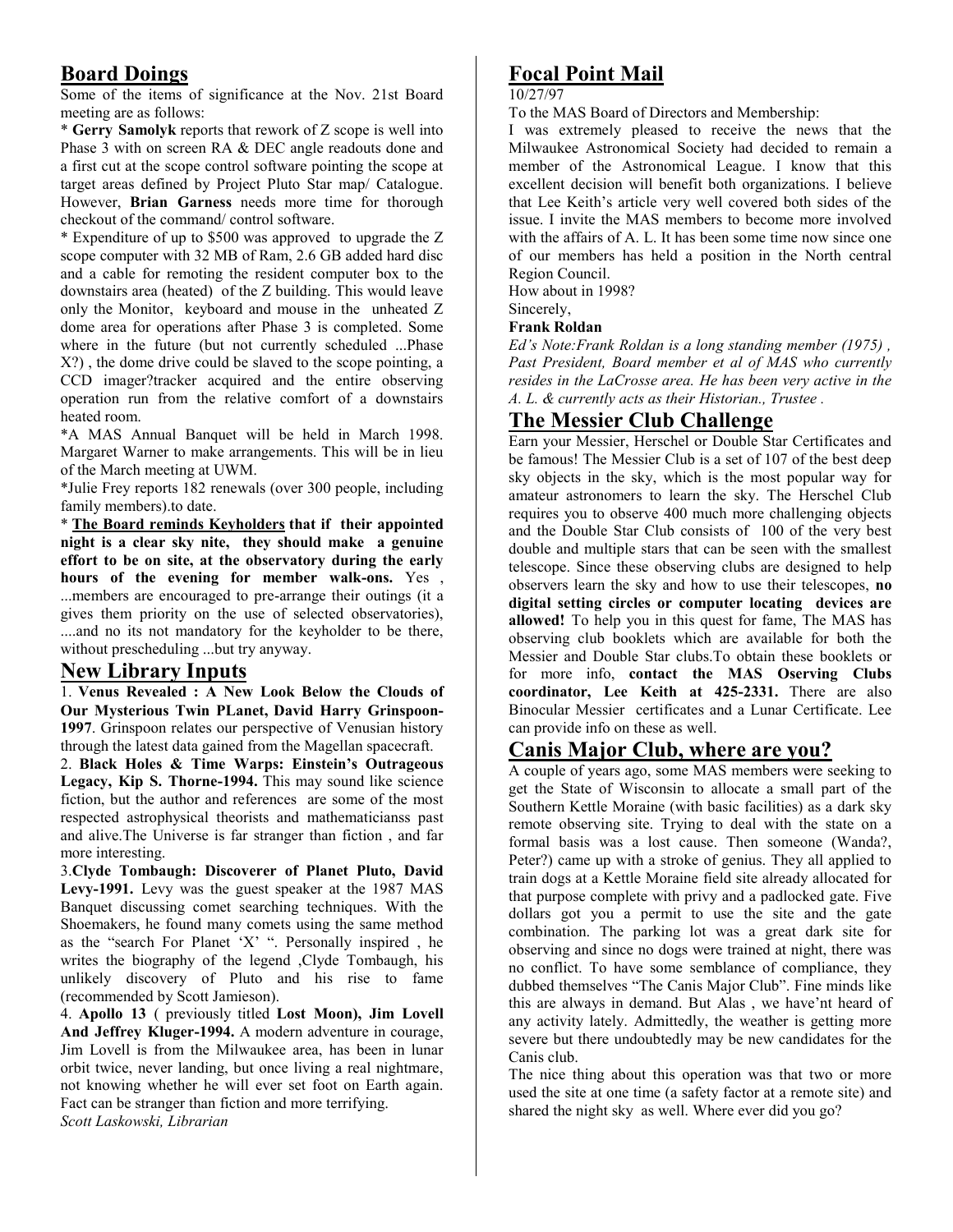# **Membership News**

As of November  $19<sup>th</sup>$ , 1997, 87% of the current membership have renewed. The official "drop date" is November 30th. Please welcome these new members:

**Vernon Berry with Sandra, Lydia and Alycia** of Waukesha

**David Felton with Mary, Jessica and Andrea** of New Berlin

The RASC books will be available for pickup at our December event (Los Mariachis, Dec 17). The Ottewell Calendars have not arrived as of this date; however, last year they came early in December. If you requested mail delivery: You can expect to receive your books before the end of December.

### **Special Holiday Membership Promotion**

To help "perk up" new memberships during this usually slow period, I have decided to offer a special MAS Holiday Membership Kit. At \$10, the kit includes a 1998 RASC wall calendar (see last issue) and an MAS membership application. The gift giver reviews the application, selects desired membership options, and provides dues payment. The recipient fills out the application, as usual. Promotional assistance would be great. Please contact me if you have any ideas. There are places on the Web where anyone can advertise for FREE!- *Julie Frey, Membership*

### **Looking for a Program Chairman**

MAS is still in need of a Program chairman to line up the monthly meeting and Annual Banquet speakers. The task requires dealing with academic, astronomy, and related industry types for lecturing on various astro related subjects. If interested, **contact President Lee Keith.**

**Wanted to Borrow, 800mm or longer lens** for Solar Eclipse trip in February -for Canon EOS or Olympus mounts. Lens would be insured and handcarried. For use in capturing shots of the solar Prominence. Solar filter purchased for lens and Photo copies to Lender (if sucessful). If interested or have suggestions, call Nolan Zadra at 375- 1290, evenings

# **Preliminary Notice of new 1998 MAS Meeting Site**

The Milwaukee Astronomical society will be meeting on the 3rd friday of January thru April 1998 in the University of Wisconsin-Milwaukee Physics Building in either Room 133 or 135 adjacent to the UWM Planetarium site.Date, Time, and Room number will be confirmed in the January issue of Focal Point along with a detailed map to the campus and building location on the Kenwood campus. Please mark your calendars accordingly.



Belated Photo (May 1997) of the **MAS Task Team whose proposal to use Scott Jamieson's homemade CCD imager on the Yerkes 40 inch Refractor to image remote Planets** got them a time slot with the big Scope. Unfortunately, the weather did not cooperate. a solid overcast aborted the project before it got off the ground. Fortunately , John Briggs (rightmost in the striped Sweater) the Engineer for the Yerkes facility, gave the group an in depth tour of the Yerkes Observatory innards which more than rewarded the group for their early morning trip.